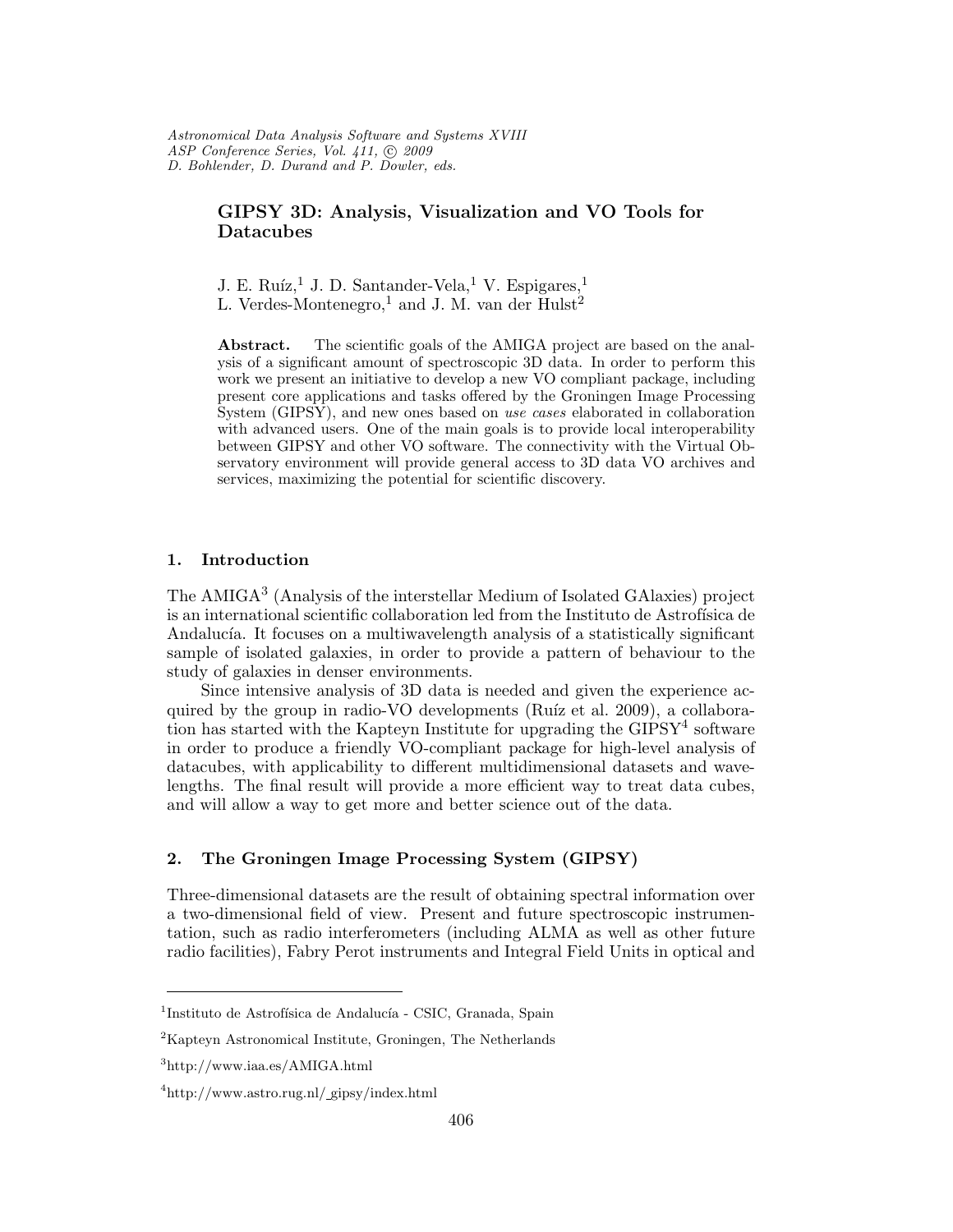NIR telescopes provide 3D information on gas and stars in galaxies. These complex data provide a wealth of information, but are at the same time much less exploited by the astronomical community due to their complexity.

The Groningen Image Processing System (van der Hulst et al. 1992; Vogelaar & Terlouw) developed at the Kapteyn Astronomical Institute, is one of the more mature and powerful systems available to analyze and visualize multidimensional data, and supports a large variety of coordinate systems. It is especially powerful at performing analysis tasks and galaxy modelling, providing a wide collection of physical parameters in order to set up a detailed kinematical study of the gas. Paradoxically, the large number of parameters that can be fixed and/or determined in the analysis process is at the same time its power and its bane. Management and selection of such parameters is not sufficiently transparent and user-friendly for non-experts to fully benefit from the software and its full capability.

At this moment, GIPSY needs improvement of the graphical user interfaces for user interaction with the data, detailed documentation and an easily installable and maintainable system. Preserving the core functionality (i.e. applications for modelling rotation curves, interactive inspection and characterization of 3D data, etc.) is of the utmost importance because these functionalities are sparse and mostly absent in other image processing packages for astronomy.

The recently added Python bindings allow for the unique combination of the existing high-level core applications and state of the art new libraries which ensures an efficient way to improve graphical user interfaces, include VO functionality, and amend new data structures without the need to rewrite the core.

#### 3. VO Tools

In order to make GIPSY available to a larger scientific user base than the specialized radio astronomy community it is essential to make a proper connection to the VO environment. The VO is changing the paradigm for how astronomical data are exploited; not only are more data available in a uniform way, but also tools allowing exploitation of large volumes of data by astronomers from different communities are being delivered continually.

Interoperability is the *Rosetta Stone* of the VO. It does not only allow concurrent access to distributed, heterogeneous data, but also enables VO software to communicate. The Simple Access Message Protocol (SAMP; Allan et al. 2008) offers new VO tools with all of the functionality coming from existing VO packages. Since they can communicate and share data sets, they form a huge collection of VO meta-software in a continuously evolving ecosystem. Local interoperability with other VO software and access to VO archives will allow not only efficient multi-wavelength dataset comparisons but also the possibility to contribute to and benefit from this growing ecosystem of VO software, services and data.

#### 4. 3D VO Archives and Services

The increasing popularity of 3D data will result in an ever growing number of 3D VO archives. But because of the size and complexity of these datasets,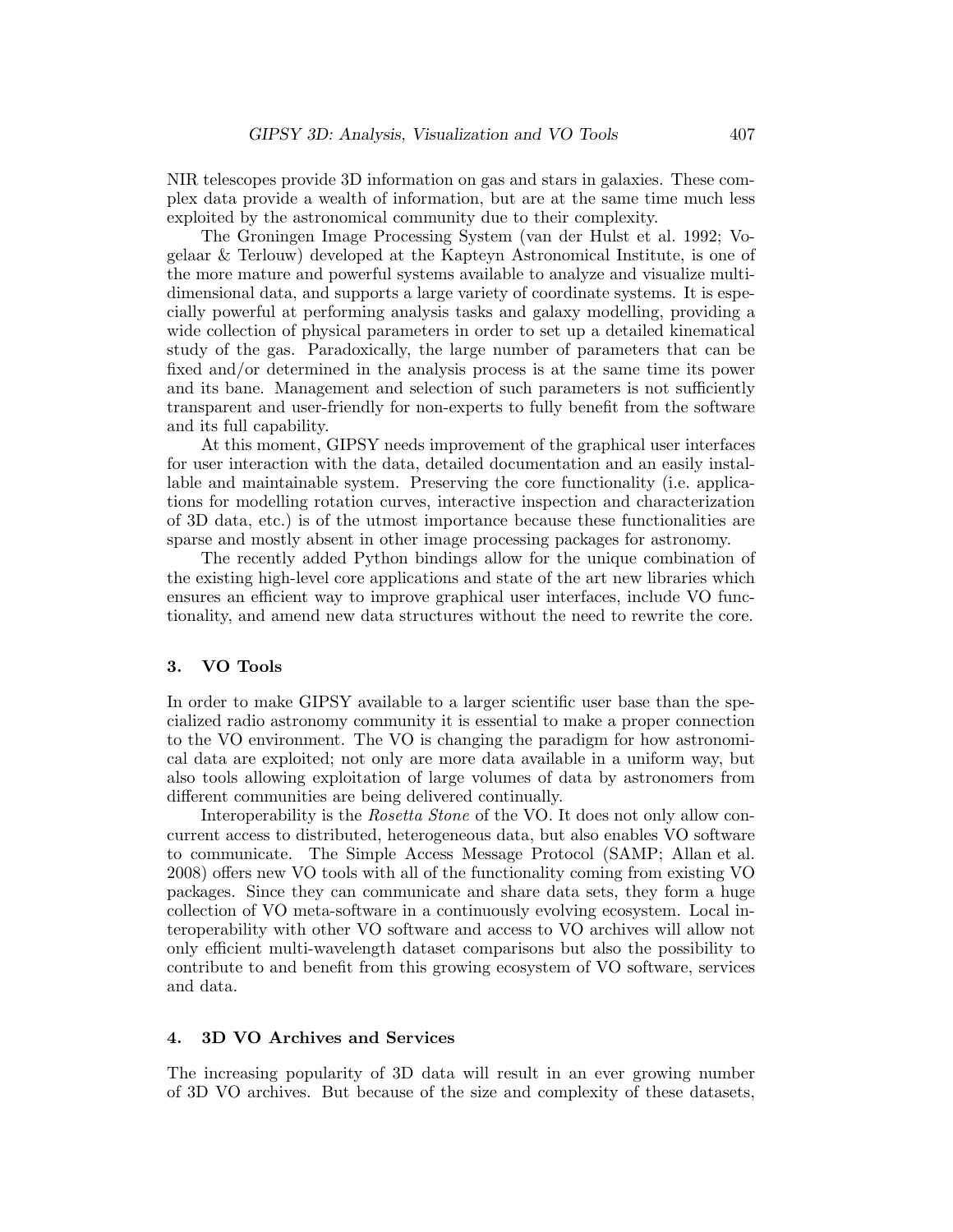

Figure 1.: GIPSY package will communicate with existing VO tools thanks to local interoperability.

data providers should supply on-line processing and analysis, and at the same time must have the capacity to store huge volumes of datacubes (Miller 2007). Among the main issues and challenges that have to be addressed are: a data description model for datacubes in the VO, a storage format unification for 3D files and mature standard VO protocols for 3D discovery and data transmission.

We will study the feasibility of implementing GIPSY on the server in order to supply VO services based on distributed computing analysis for a distributed storage 3D VO archive. The European OPTICON Network 3.6 and the National Virtual Observatory (NVO) project in the US, with the participation of several other groups, have provided a common desktop and server framework to bring data processing and analysis software into a common environment (Grosbøl & Tody 2006). As the GIPSY 3D project shares its philosophy, it must be fully compliant with this environment and must be taken into account from the very beginning.